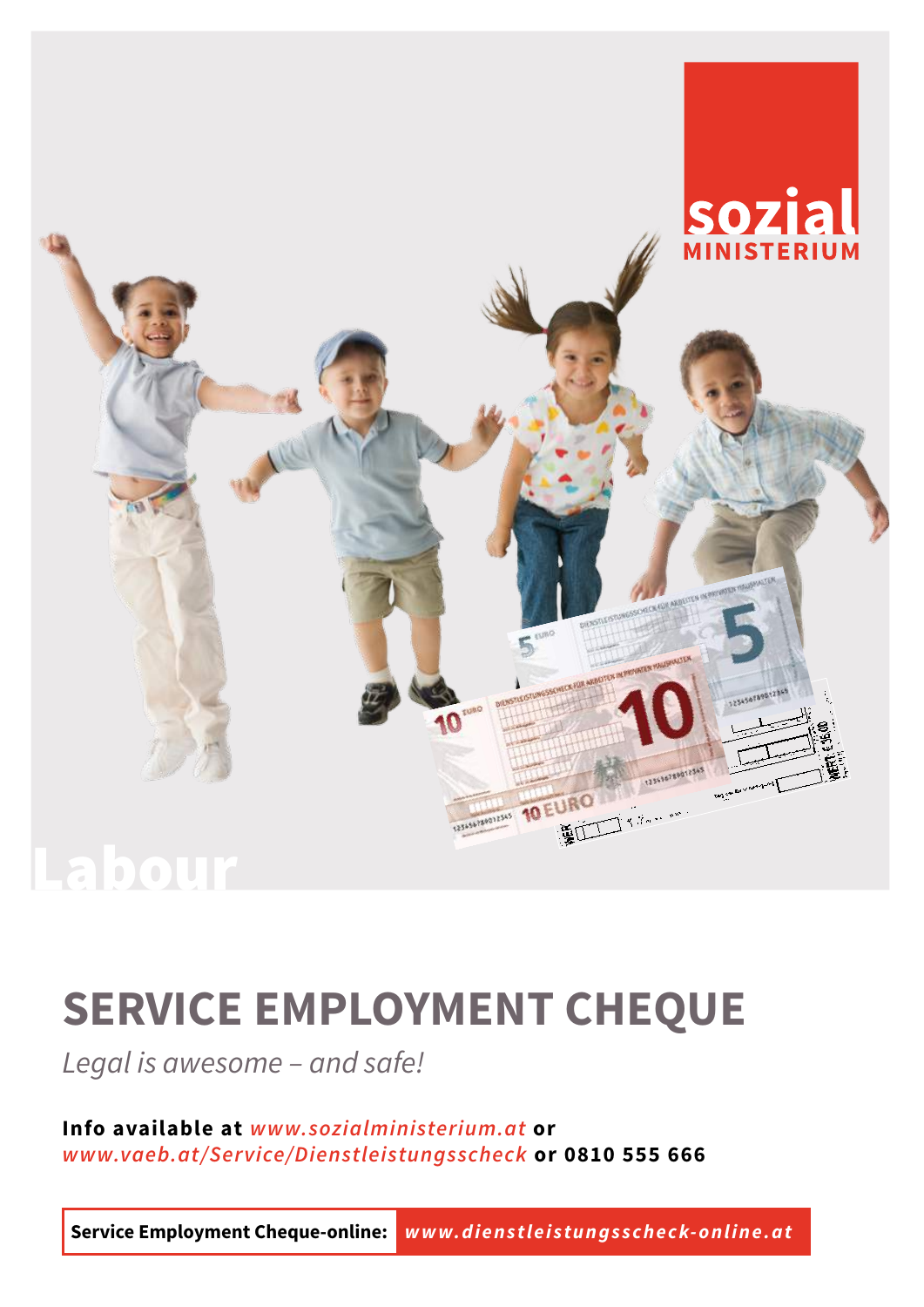#### **IMPRINT**

**MEDIA OWNER AND PUBLISHER:** Federal Ministry for Labour, Social Affairs and Consumer Protection, Stubenring 1, A-1010 Vienna · **EDITORIAL:** Ministry of Social Affairs, Division VI/B/1, Stubenring 1, 1010 Vienna and DLS-Competence Centre, Versicherungsanstalt für Eisenbahnen und Bergbau, Lessingstraße 20, 8010 Graz ■ **PHOTOGRAPHS:** Ministry of Social Affairs, Division VI/B/1, Stubenring 1, 1010 Vienna and DLS-Competence Centre, Versicherungsanstalt für Eisenbahnen und Bergbau, Lessingstraße 20, 8010 Graz **PUBLISHING AND PLACE OF MANUFACTURE:** Vienna ■ **LAYOUT:** Günter Jexenflicker, Ministry of Social Affairs - Central Services ■ **CURRENT EDITION:** Download Version [2/](DBF_Aktuelle_Auflage)[2015](DBF_Jahr) ■ **PRINTER:** Druckerei Berger, 3580 Horn **ISBN-No.:** 978-3-85010-364-0

All information on the service check and the respective contacts are available from the **DLS-Competence Centre**, Versicherungsanstalt für Eisenbahnen und Bergbau, Lessingstraße 20, 8010 Graz, **Tel: 0810 555 666**.

All rights reserved: any use (even in part) is prohibited without the written consent of the media owner. This applies especially for any type of duplication, translation, microfilming, broadcasting in television and radio, as well as the processing and storage in electronic media, such as Internet or CD-ROM.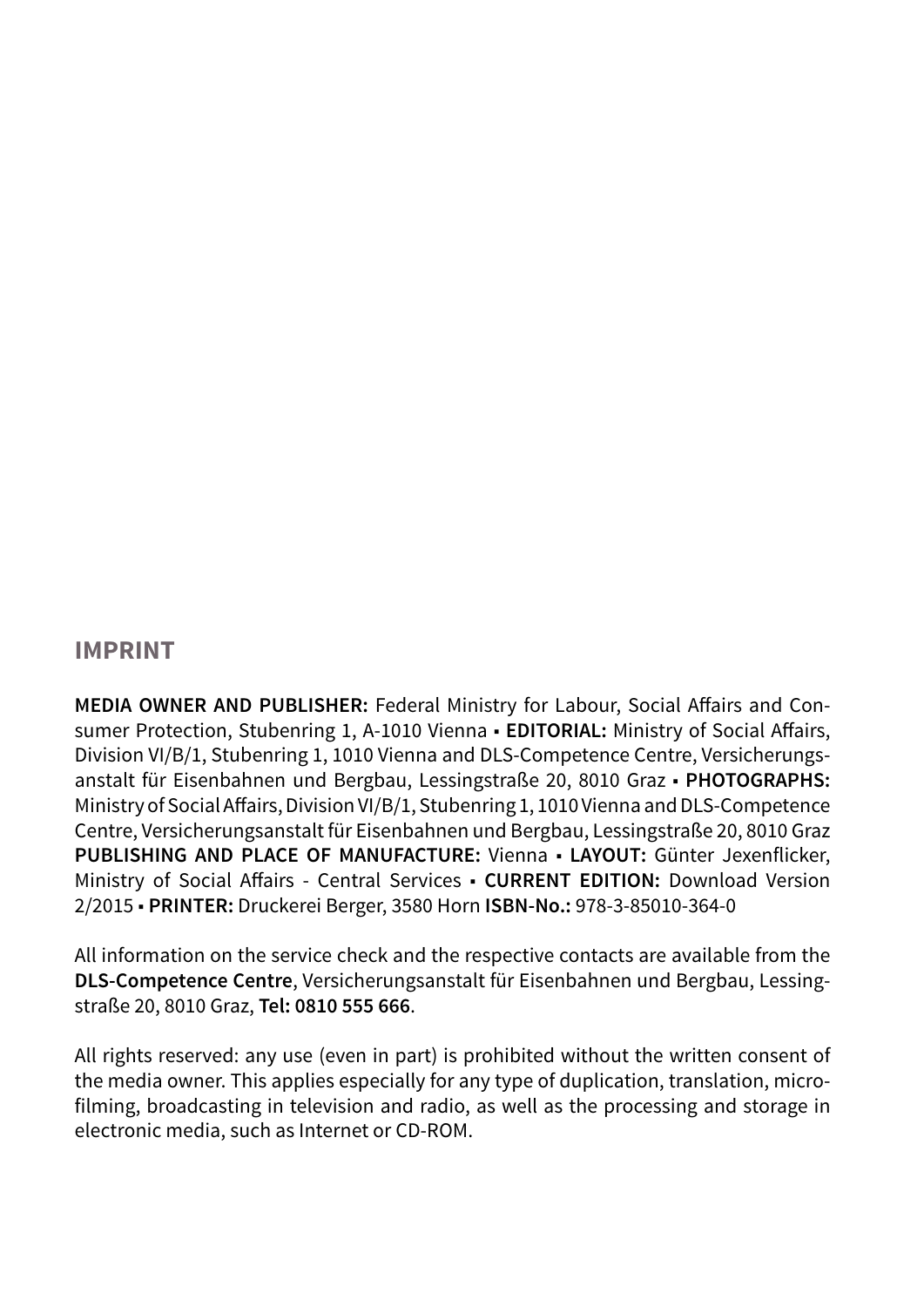

# **PREFACE**

Do you wish to provide services in private households or allow someone to provide services in the household-related areas and do this with social protection?

Whether as home help, gardening or child care, the Service Employment Cheque enables legal employment with automatic accident insurance and the possibility of voluntary health and pension insurance.

The Service Employment Cheque Act has been in force since 1.1.2006 to ease the provision of typical household services in private homes. Full electronic processing of the Service Employment Cheque (DLS-online) has been available since 2011.

You can hire household-related services or provide them yourself in an un-bureaucratic way and contribute to legal employment in the private household sector with social protection.

**You can find out everything you need to know about the Service Employment Cheque in this brochure.**

Rudolf Hundstorfer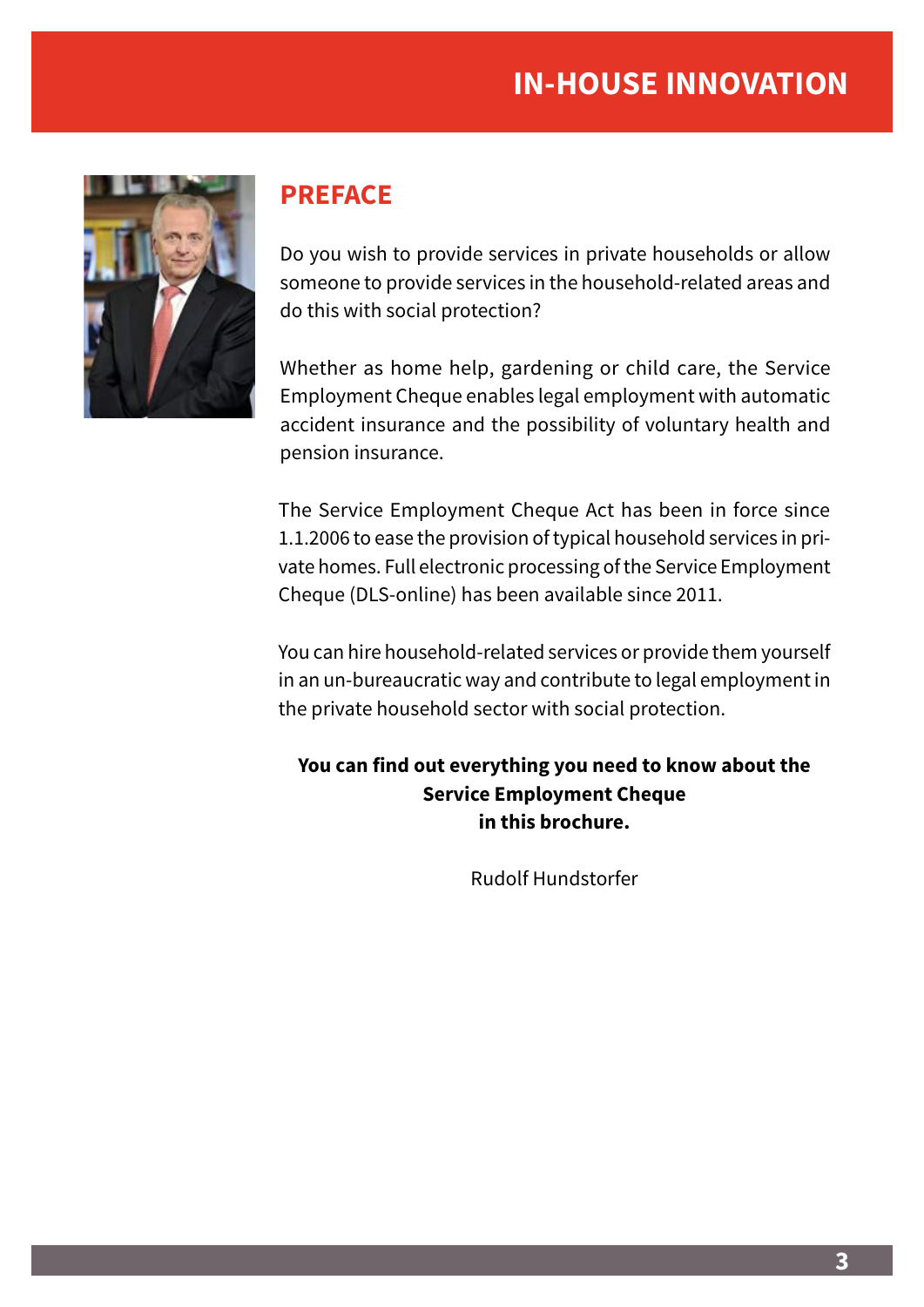# **SERVICE EMPLOYMENT CHEQUE-ONLINE (DLS-ONLINE)**

DLS-Online is the electronic processing program for the service employment cheque scheme.

Employers and employees - who pay by service employment cheque or who are employed through the service employment cheque scheme - also have the possibility to complete all activities related to the service employment cheque scheme conveniently from home via the Internet.

Via DLS-online employers can order, purchase/pay and also electronically forward service employment cheques to their employees.

And employees have the possibility to redeem service employment cheques electronically.

Both employers and employees have the opportunity to follow their employment relationship at any time and to view and print a verification of purchased/forwarded and redeemed service employment cheques.

# **Your benefits**

- The application is free and available around the clock.
- All matters relating to the Service Employment Cheque can be dealt with conveniently from home with a simple mouse click.
- Your journey to the post office or a newsagent is no longer necessary.
- There are no postage fees or the physical distribution of cheques from the Regional Health Insurance Fund (Gebietskrankenkassse).
- No special software is required.

The DLS-online application can be found under www.dienstleistungsscheck-online.at.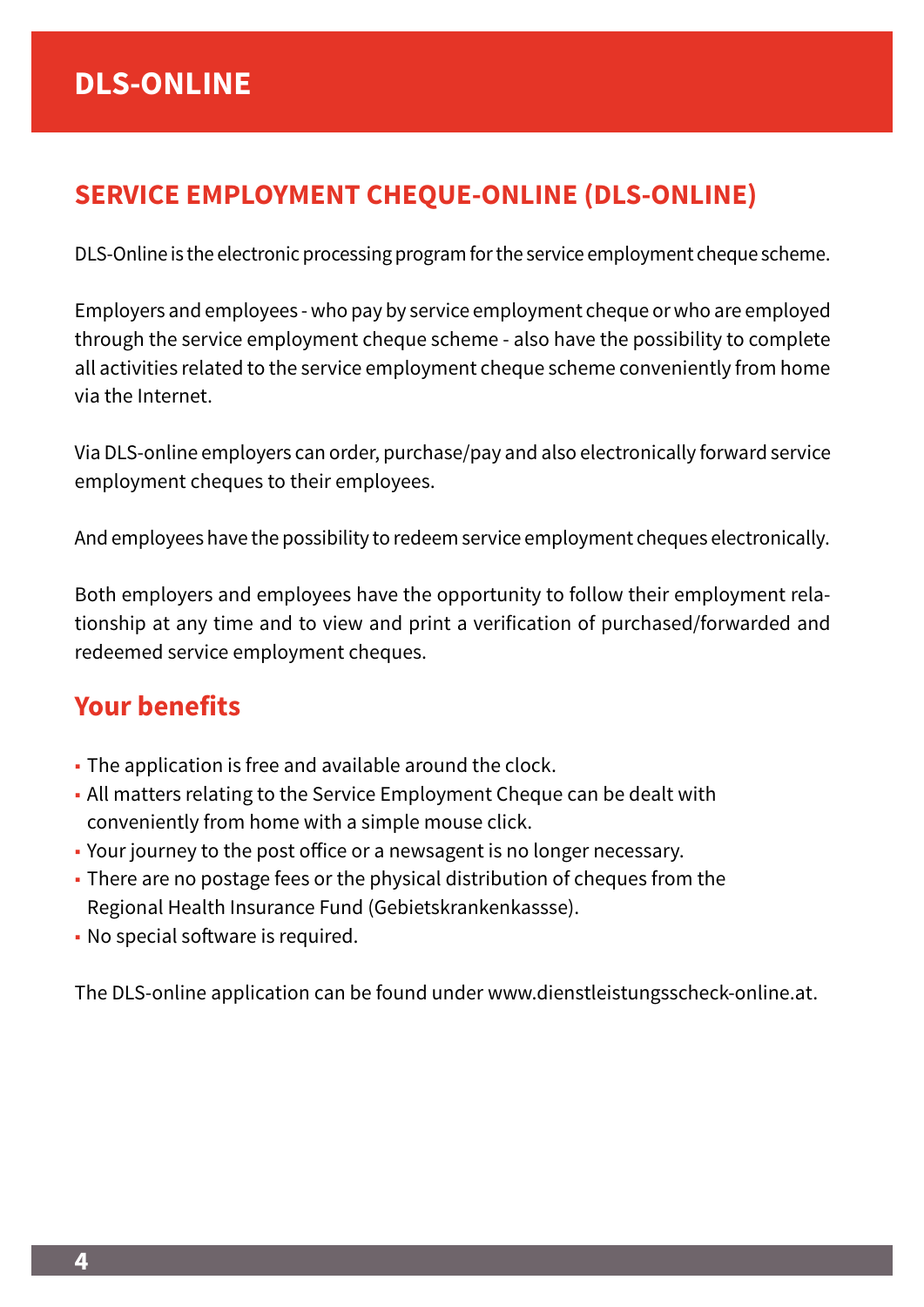# **6 IMPORTANT QUESTIONS – 6 SIMPLE ANSWERS:**

#### **What is the Service Employment Cheque?**

The Service Employment Cheque is a means of payment and **pay for people** working **in private** households – provided the pay plus holiday pay and pro-rata special payments does not exceed the monthly minor employment threshold (Geringfügigkeitsgrenze).

#### **Who is entitled to the Service Employment Cheque?**

Persons, who perform simple household-related work in private households, for example **help with the housekeeping, cleaning, child supervision** or **simple gardening**.

#### **What does the Service Employment Cheque achieve?**

It makes **legal workers** out of "moonlighters" and should therefore only be given to workers with access to the **free labour market** (further details are given in this brochure, or see *www.sozialministerium.at*).

#### **What benefits does the Service Employment Cheque bring?**

With the Service Employment Cheque you are covered by **accident insurance** and have the possibility of a voluntary **health and pensions insurance** even at low incomes.

#### **Who benefits from the Service Employment Cheque?**

Women in particular will benefit from the Service Employment Cheque. In addition to the accident insurance it is possible to acquire pension insurance periods for security.

#### **What services are offered by the Service Employment Cheque competence centre (CC-DLS)?**

The CC-DLS provides assistance in **all** questions relating to the Service Employment Cheque. It looks after its customers with greatest commitment and best possible service. It is always ready to take care of any concerns quickly and un-bureaucratically (service hotline: 0810 555 666).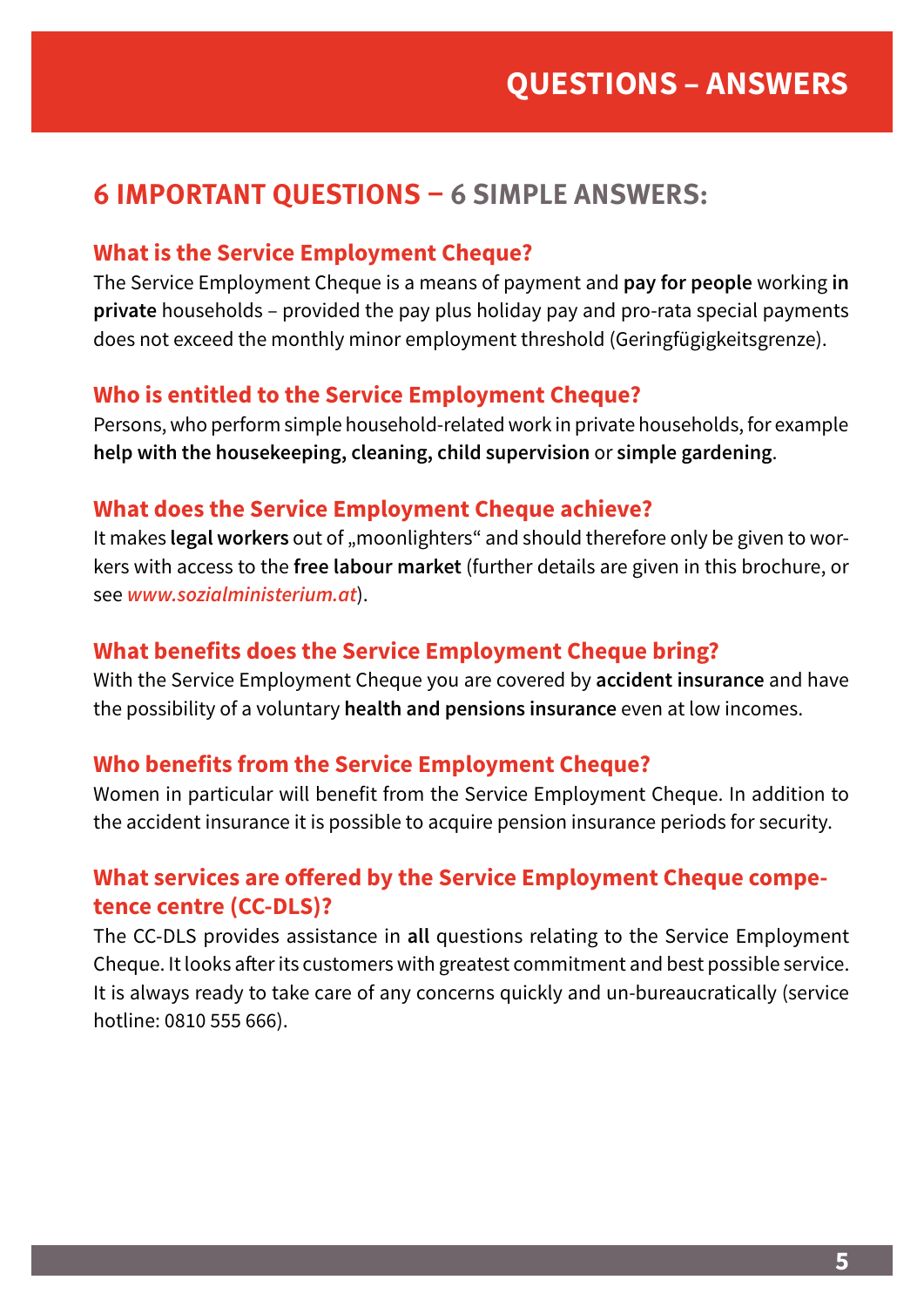# **FOR A CLEAR HOUSHOLD BUDGET**

# **BUY** (also possible via the internet portal: DLS-Online)

#### **PRICE: E.G. € 10.20 INCLUDING ACCIDENT INSURANCE**



The employer buys the Service Employment Cheques at the newsagent, at the Versicherungsanstalt für Eisenbahnen und Bergbau (VAEB), at the post office or via DLS-online. For **a cheque worth € 10.- you pay € 10.20**. The 20 cents pays for accident insurance and pro rata administrative costs. Service Employment Cheques are also available in other values.

# **WORK**

#### **PEOPLE WITH ACCESS TO THE FREE MARKET**



Austrian citizens and citizens of the other "EU-States" (with the exception of Croatians, who are not in possession of a confirmation of free movement), of Liechtenstein, Iceland, Norway and Switzerland and persons with proof of access to the labour market are entitled to be paid under DLS (further details are given in this brochure, or see *[www.sozialministerium.at](http://www.sozialministerium.at)*).

# **FILL OUT** (also possible via the internet portal: DLS-Online)

#### **CHEQUE: NAME, SV-NO., DATE**



The Service Employment Cheque from the **employer** carries the social insurance number and name of employer and the employee, as well as the day of employment.

**SUPPLEMENTARY SHEET: ONLY THE FIRST TIME!** Only on application must the **employer** and **employee** fill

out a supplementary sheet and jointly submit it to the DLS at the VAEB or to the Regional Health Insurance Fund (personally or by post). Alternatively this can be filled out and forwarded via DLS-online.

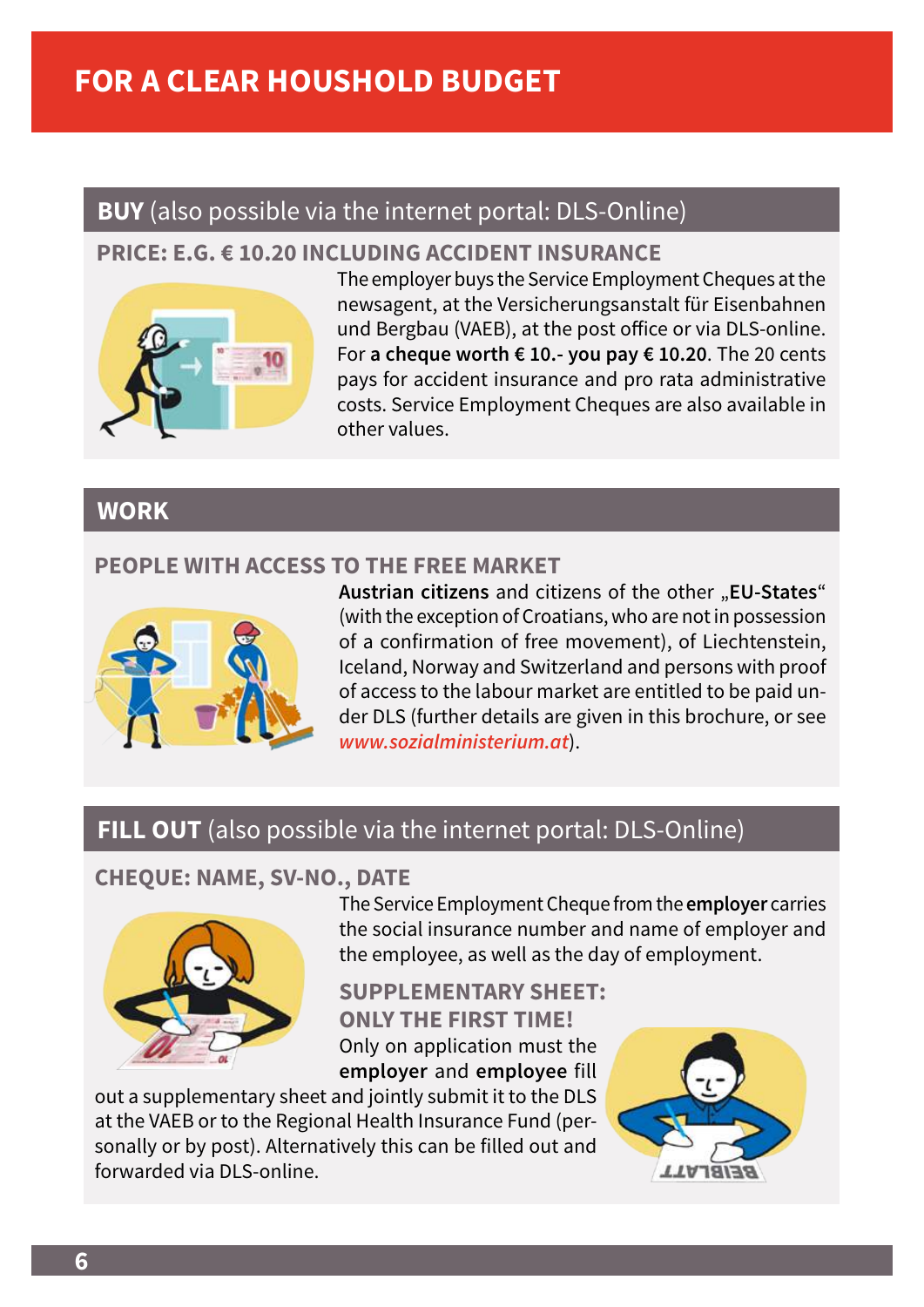# **WWW.VAEB.AT/SERVICE/DIENSTLEISTUNGSSCHECK OR 0810 555 666**

# **PAY** (also possible via the internet portal: DLS-Online)

#### **PAY IS FREELY NEGOTIABLE**

Pay per employee is freely negotiable taking into consideration the minimum wage



rate and the upper limit of **max. € [556.14](DBF_Wert1)/month** (value for [2015](DBF_Jahr), minor employment threshold € [405.98](DBF_Wert2) per month plus holiday pay and pro-rata special payments). After performing the work the employee receives the Service Employment Cheque in payment for the services provided.

# **SUBMIT** (also possible via the internet portal: DLS-Online)

### **PERSONALLY, BY POST OR VIA DLS-ONLINE**

No later than the **end of the following month**.

The employee must submit the Service Employment Cheque no later than the end of



the following month either personally, by post or via DLS online to the **Versicherungsanstalt für Eisenbahnen und Bergbau in 8010 Graz, Lessingstr. 20**. It is also possible to submit the Service Employment Cheque to the Regional Health Insurance Fund.

# **PAYMENT** (also possible via the internet portal: DLS-Online)

#### **RAPID PAYMENT**



#### **By bank or post office**

The **Versicherungsanstalt für Eisenbahnen und Bergbau** immediately transfers the sum of the Service Employment Cheque to a current account or - if no account is available – issues a postal order.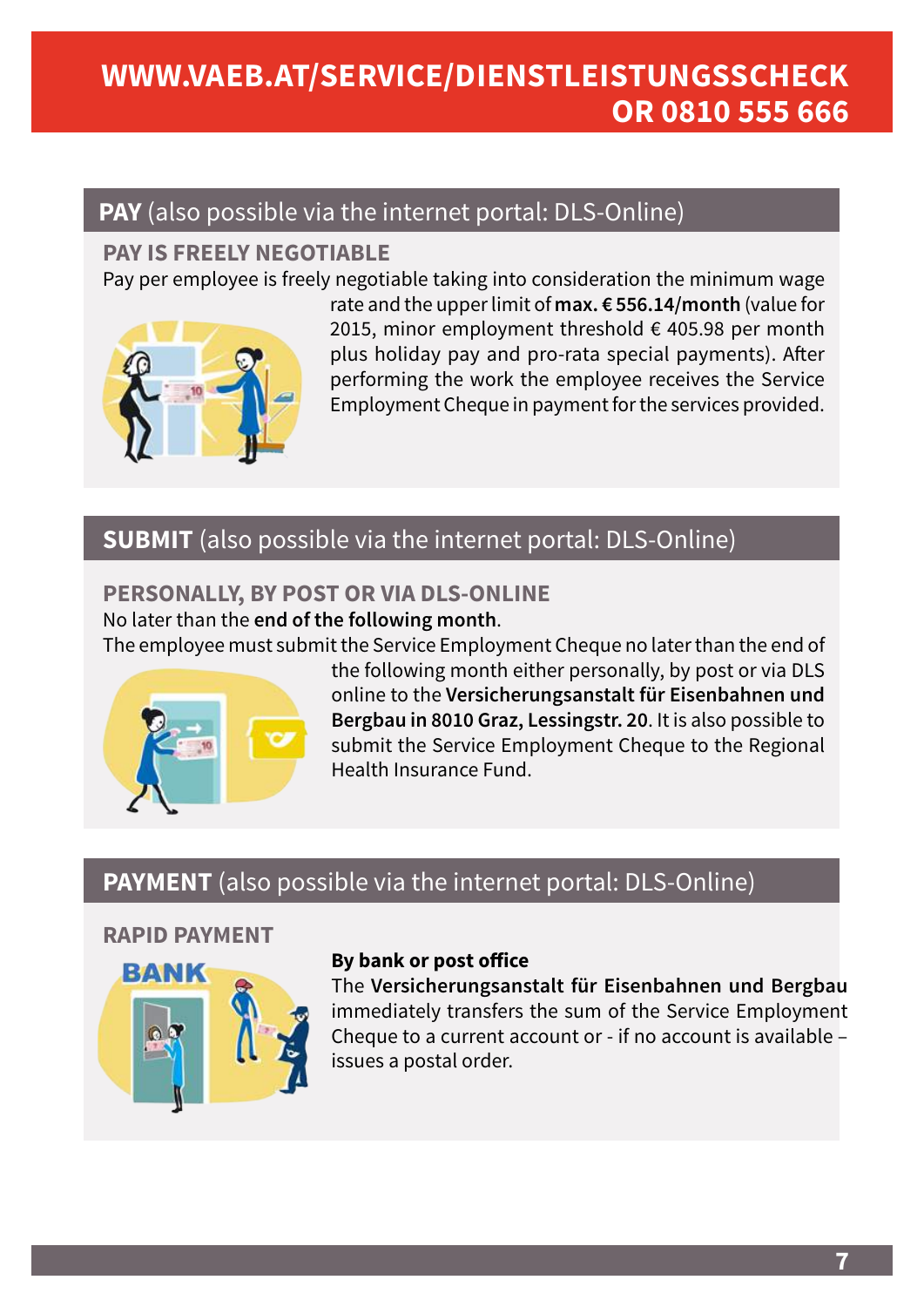# **UNDERSTANDING THE SERVICE EMPLOYMENT CHEQUE (DLS)**

**SERVICE EMPLOYMENT CHEQUE ACT (DIENSTLEISTUNGSSCHECKGESETZ) (DLSG) BGBL. I NR. 45/2005 i.d.F.d. BGBL. I NR. 114/2005 and BGBL. I NR. 30/2014** Since 1.1.2006 the Service Employment Cheque has served to pay for employment relationships between employees and natural persons for the provision of simple household services in private homes, provided the payment from the individual employer does not exceed the monthly minor employment threshold.

#### **WHICH SERVICES CAN BE PAID FOR WITH THE SERVICE EMPLOYMENT CHEQUE?**

For example, the Service Employment Cheque can be used to pay for the following typical household services in private households (also in the context of supervised housing, provided that services are provided by third parties, and not by the people directly employed by the responsible body for supervision):

- **Cleaning work** (apartment, house, laundry, dishes)
- **Supervision** of small children or those of school age
- **Shopping** for groceries, daily necessities, medication (but not their administration), heating fuel and the heating of rooms
- **· Simple gardening** (for example sweeping leaves, mowing the lawn)

The Service Employment Cheque is intended for short, fixed-term employment. The employment relationship may always be concluded between the same two people with each period not exceeding one month. And repeated fixed-term employment does not represent grounds for continuous unlimited employment. At least one Service Employment Cheque must be issued for each day of employment.

#### **WHAT CANNOT BE PAID FOR WITH AN SERVICE EMPLOYMENT CHEQUE?**

- Activities that require a (long) **period of training** (for example care of the aged and nursing care)
- **"Mixed activities"** (working in a household as well as in a company)
- **"Three-way relationships"** (for example, the activities in private households of persons employed by an association where no legal relationship exists between the household and the person employed, only between the private household and the association, for instance a family assistant).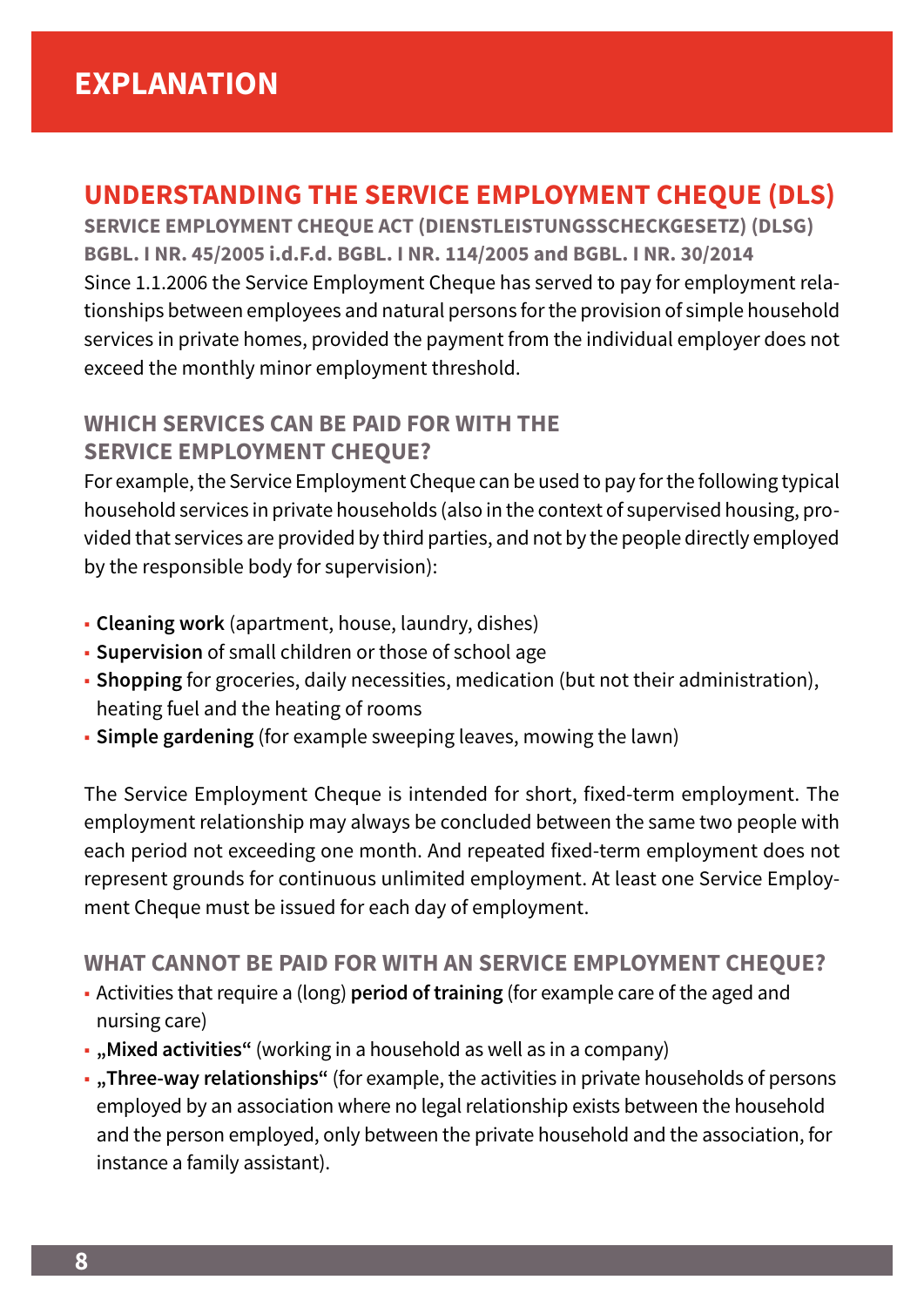#### **VALUE AND COST OF SERVICE EMPLOYMENT CHEQUES:**

With the **electronically generated Service Employment Cheque** in newsagents (and via the Internet portal: DLS-online) the value can be **individually selected up to maximum of € 100.- per cheque**.

| Value for employee                                                                               | $\epsilon$ 5.- | $\epsilon$ 10.- |
|--------------------------------------------------------------------------------------------------|----------------|-----------------|
| Purchase price for employer<br>$\mid$ (incl. 9,6% holiday pay and 25% pro-rata special payments) | € 5.10         | € 10.20         |

The contribution to the statutory **accident insurance**, as well as a share of the administration costs are included in the difference between "Value" and "Purchase price".

#### **WHERE ARE SERVICE EMPLOYMENT CHEQUES AVAILABLE?**

Service Employment Cheques are available all over Austria from the **Competence Centre**  of the Versicherungsanstalt für Eisenbahnen und Bergbau under the Telephone number **0810 555 666** (they can be ordered from DLS via CC-DLS under *[www.vaeb.at](http://www.vaeb.at)*). You can also acquire Service Employment Cheques from **newsagents** and **post offices. Once successfully registered, employers can also buy cheques online through DLS-online**.

#### **WHO CAN BE PAID FOR WITH AN SERVICE EMPLOYMENT CHEQUE?**

Payment with a Service Employment Cheque is only permitted for the following people with free access to the labour market:

- **Austrian** citizens
- Citizens of the **EU-Member States** (with the **exception of: Croatians**, who are not in possession of a confirmation of free movement)
- Citizens of **Switzerland, Liechtenstein, Iceland** and **Norway**.
- Other citizens provided that they hold a certificate of establishment, an exemption certificate, an unlimited residence permit, a red-white-red card plus, a "Long-term resident EC" residence permit (from 1.1.2014 : "Long-term resident EC"), a residence card of a family member of an EEA citizen, a permanent residence card, a confirmation of free movement, a residence title of "family member" or "Permanent residence – family member", residence entitlement plus, a confirmation in accordance with § 3 section 8 AuslBG or a work permit. Further information about permits is available under *[www.sozialministerium.at](http://www.sozialministerium.at)*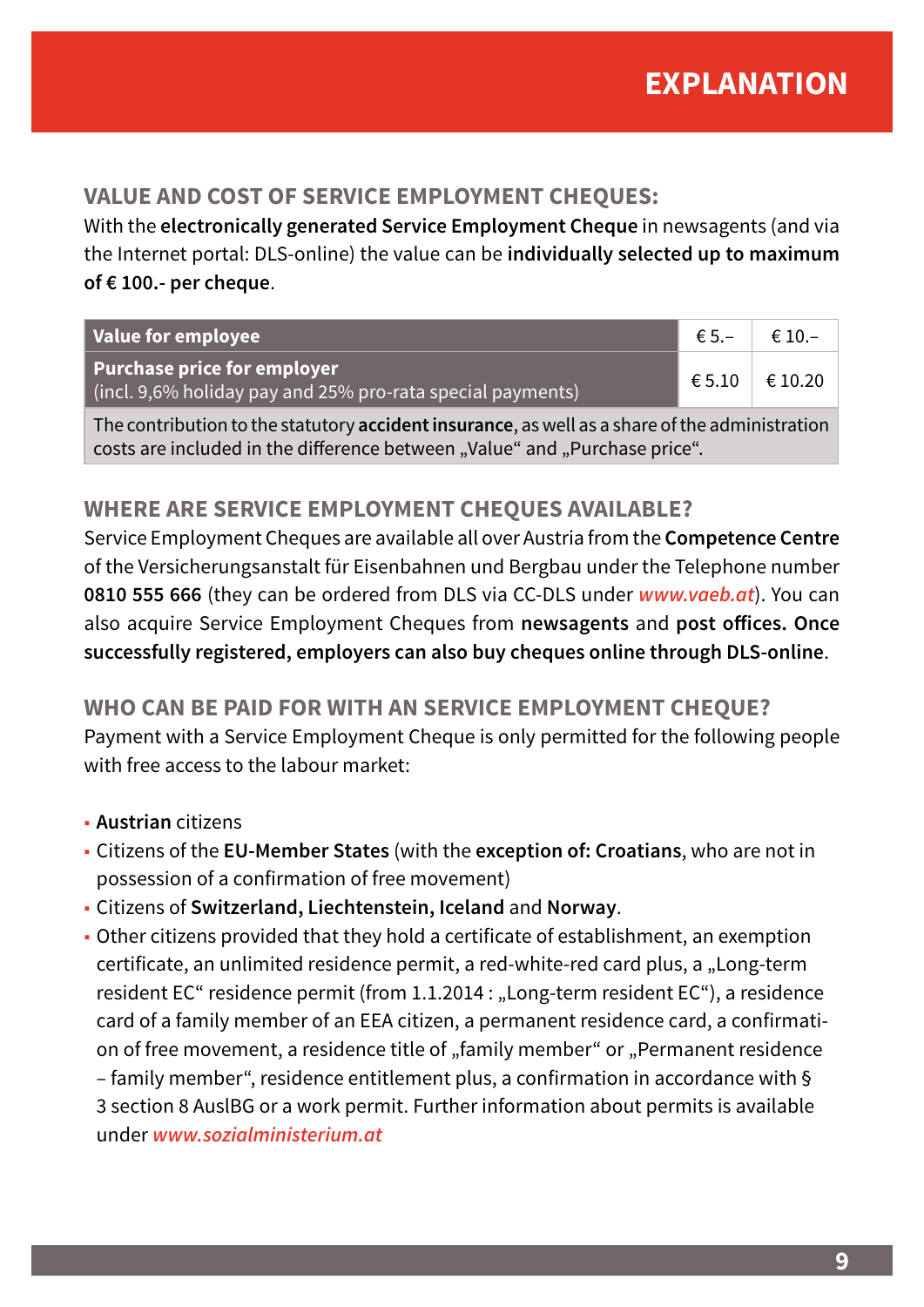#### **WHAT IS THE HOURLY PAY FOR WORK PAID WITH AN SERVICE EMPLOY-MENT CHEQUE?**

The value of the Service Employment Cheque (for example  $E(10,-)$  is not automatically the pay received for one hour of work, this is freely negotiated between the employer and employee. However, the lower limit for the hourly rate, (including holiday pay and prorata special payments), corresponds at least to the prescribed minimum hourly wages for domestic employees in the respective Federal State. If the particular case concerns the employment of persons with relevant, long-term experience then the minimum hourly pay is higher. **Further information can be found in the Internet under** *[www.vaeb.at/](http://www.vaeb.at/portal27/portal/vaebportal/content/contentWindow?contentid=10007.721346&action=2&viewmode=content) [Service/Dienstleistungsscheck](http://www.vaeb.at/portal27/portal/vaebportal/content/contentWindow?contentid=10007.721346&action=2&viewmode=content)* **or on the helpline 0810 555 666**.

Selected **minimum hourly pay** for [2015](DBF_Jahr) including pro-rata surcharges (holiday pay = 9.6% and special payments = 25%) by Federal State in  $\epsilon$ :

| в                                                                                          | ĸ     | ΝÖ    | ΟÖ    | S     | <b>St</b> |       | v     | W     |  |  |
|--------------------------------------------------------------------------------------------|-------|-------|-------|-------|-----------|-------|-------|-------|--|--|
| Cleaners, household help without cooking duties or simple garden work                      |       |       |       |       |           |       |       |       |  |  |
| 11.33                                                                                      | 11.33 | 10.77 | 11.33 | 11.33 | 11.33     | 11.33 | 11.33 | 10.77 |  |  |
| Cleaners after work performed by professionals (e.g. after an apartment is painted)        |       |       |       |       |           |       |       |       |  |  |
| 15.23                                                                                      | 15.23 | 14.67 | 15.23 | 15.23 | 15.23     | 15.23 | 15.23 | 14.67 |  |  |
| Household help with cooking duties                                                         |       |       |       |       |           |       |       |       |  |  |
| 11.71                                                                                      | 11.71 | 11.12 | 11.71 | 11.71 | 11.71     | 11.71 | 11.71 | 11.12 |  |  |
| Childcare                                                                                  |       |       |       |       |           |       |       |       |  |  |
| 12.30                                                                                      | 12.30 | 11.69 | 12.30 | 12.30 | 12.30     | 12.30 | 12.30 | 11.69 |  |  |
| Sick / elderly care (personal services such as assistance in personal hygiene or dressing) |       |       |       |       |           |       |       |       |  |  |
| 15.62                                                                                      | 15.62 | 14.84 | 15.62 | 15.62 | 15.62     | 15.62 | 15.62 | 14.84 |  |  |

**Example:** A Viennese employer agrees an hourly rate € 13.- with his cleaner which should also cover holiday pay and pro-rata special payments. According to the table above, in Vienna the minimum wage per hour for cleaners and domestic help without cooking duties or simple garden work is € [10.77](DBF_W).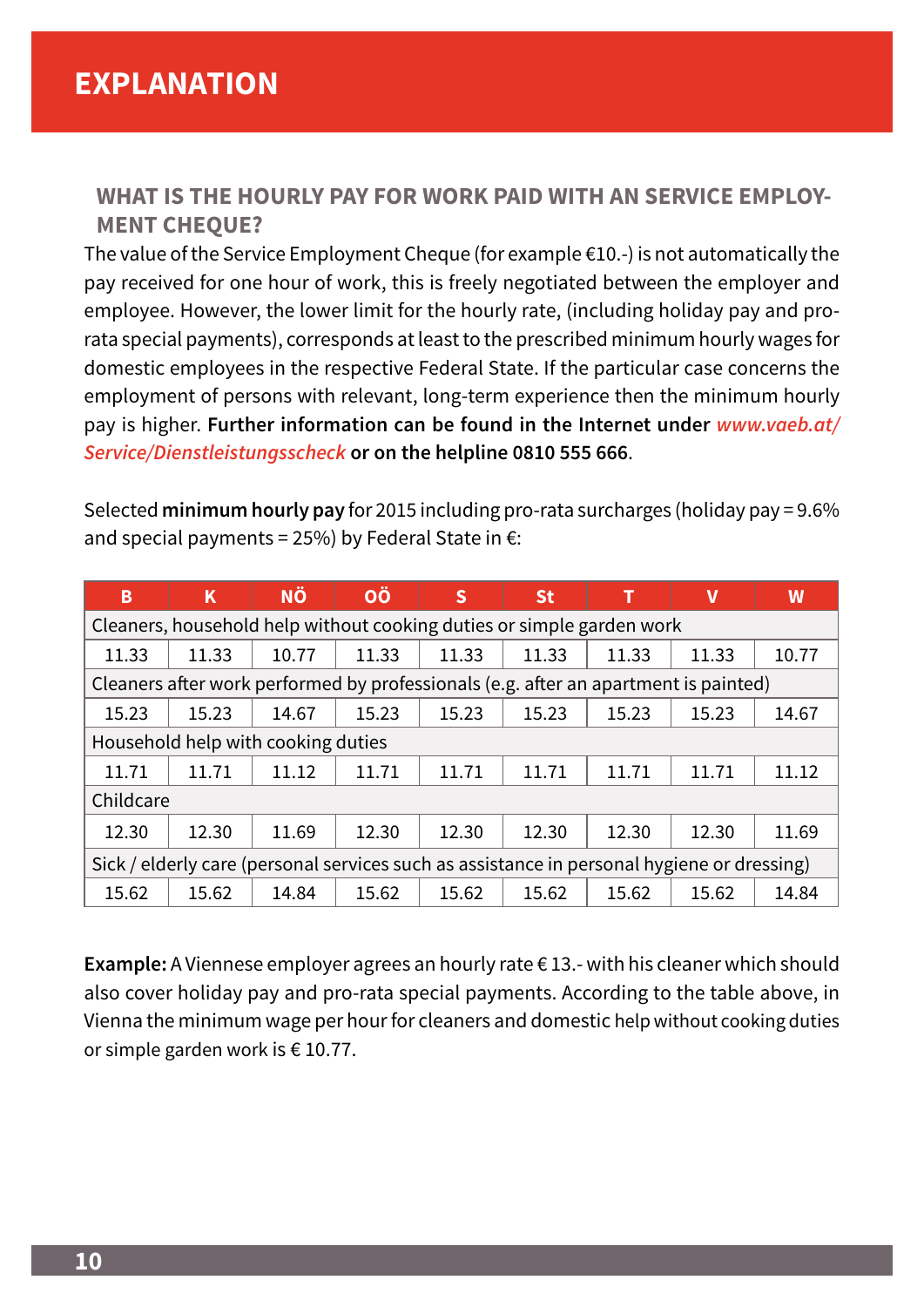The agreed hourly pay of  $\epsilon$  13.- is therefore above the minimum hourly wage and complies with the statutory requirements. For a working time of, for example, 5 hours this results in a payment of € 65.-. Employment service vouchers to the value of € 65.- (e.g. 1 DLS worth € 5.- and 6 DLS worth € 10.- or 1 DLS worth € 65.- obtained from newsagent or via DLS online) are owed to the employee.

#### **EMPLOYER'S OBLIGATIONS**

The employer must be satisfied that the employee is entitled to work.

With the handing over to the employee of the Service Employment Cheque for the minimum amount of pay owed and, if necessary, the supplementary sheet, the employer has fulfilled all of its relevant obligations.

For the employer all deductions are included in the purchase price of the Service Employment Cheque.

If the minor employment threshold is exceeded by a factor of one and a half through the employment of multiple employees [\(2015:](DBF_Jahr) € [608.97](DBF_Wert5)7 per month - because holiday pay and pro-rata special payments are not taken into account for this pay limit a cap of **€ [834.211](DBF_Wert6)**) applies in [2015](DBF_Jahr) when using Service Employment Cheques in [2015](DBF_Jahr)) then the employer must pay the employer tax in accordance with the employer tax act to the amount of 16.4% of the contribution basis (notices of payment imposed by the Regional Health Insurance Fund in the next calendar year).

#### **EMPLOYMENT OF A PERSON NOT ENTITLED TO WORK**

The employer would commit an administrative offence. For the first violation a warning is given by the district administrative authority. Each additional violation is punishable by a fine of up to € 200.-.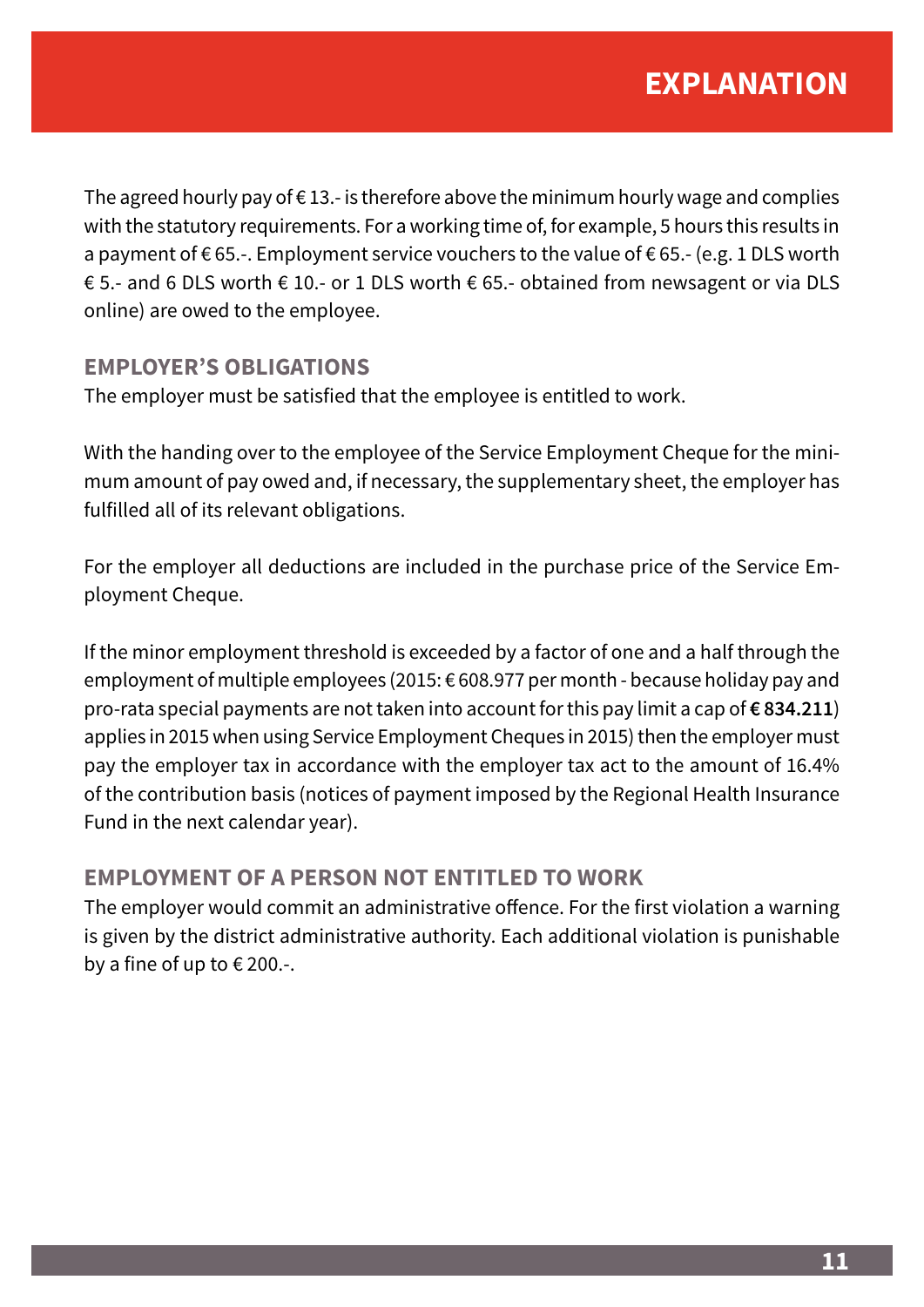#### **OBLIGATIONS AND RIGHTS OF EMPLOYEES**

Employees must show the employer their **work permit** and the **e-card** before the work agreement (at least prior to performing the work). The employee is paid the full value of the Service Employment Cheques per bank or postal order.

# **HOW MANY PEOPLE CAN AN EMPLOYER EMPLOY UNDER THE SERVICE EMPLOYMENT CHEQUE SCHEME?**

In this regard there is no **restriction**. However, the factor of one and a half times the minor employment threshold must be observed (see also "obligations of the employer" on page 11).

#### **HOW MANY EMPLOYERS CAN ONE EMPLOYEE WORK FOR?**

Also here there is **no restriction**. However, for one and the same employee an employment is only possible up to the minor employment threshold [\(2015:](DBF_Jahr) € [405.98](DBF_Wert2) per month - because holiday pay and pro-rata special payments are not taken into account for this pay limit, the income from Service Employment Cheques in [2015](DBF_Jahr) may reach a value of **€ [556.14](DBF_Wert1)** per month).

If the monthly salary limit is exceeded at one employer then payment by Service Employment Cheques is not permitted. The result is then normal employment subject to compulsory social insurance. For detail information contact your Regional Health Insurance Fund.

#### **WHAT HAPPENS IF THE MARGINAL EARNINGS THRESHOLD IS EXCEE-DED?**

If the sum value of Service Employment Cheques submitted by one employee for one calendar month from different employers exceeds the minor employment threshold [\(2015](DBF_Jahr): € [405.98](DBF_Wert2) per month - because holiday pay and pro-rata special payments are not taken into account for this pay limit, the limit applied to the use of Service Employment Cheques in [2015](DBF_Jahr) is **€ [556.14](DBF_Wert1)** per month). The employee is **compulsory insured**. They then will receive a monthly notice of payment due with a payment slip from the responsible Regional Health Insurance Fund and must pay the corresponding contributions themselves. In such a case the social insurance contributions for the employee is 14.7%.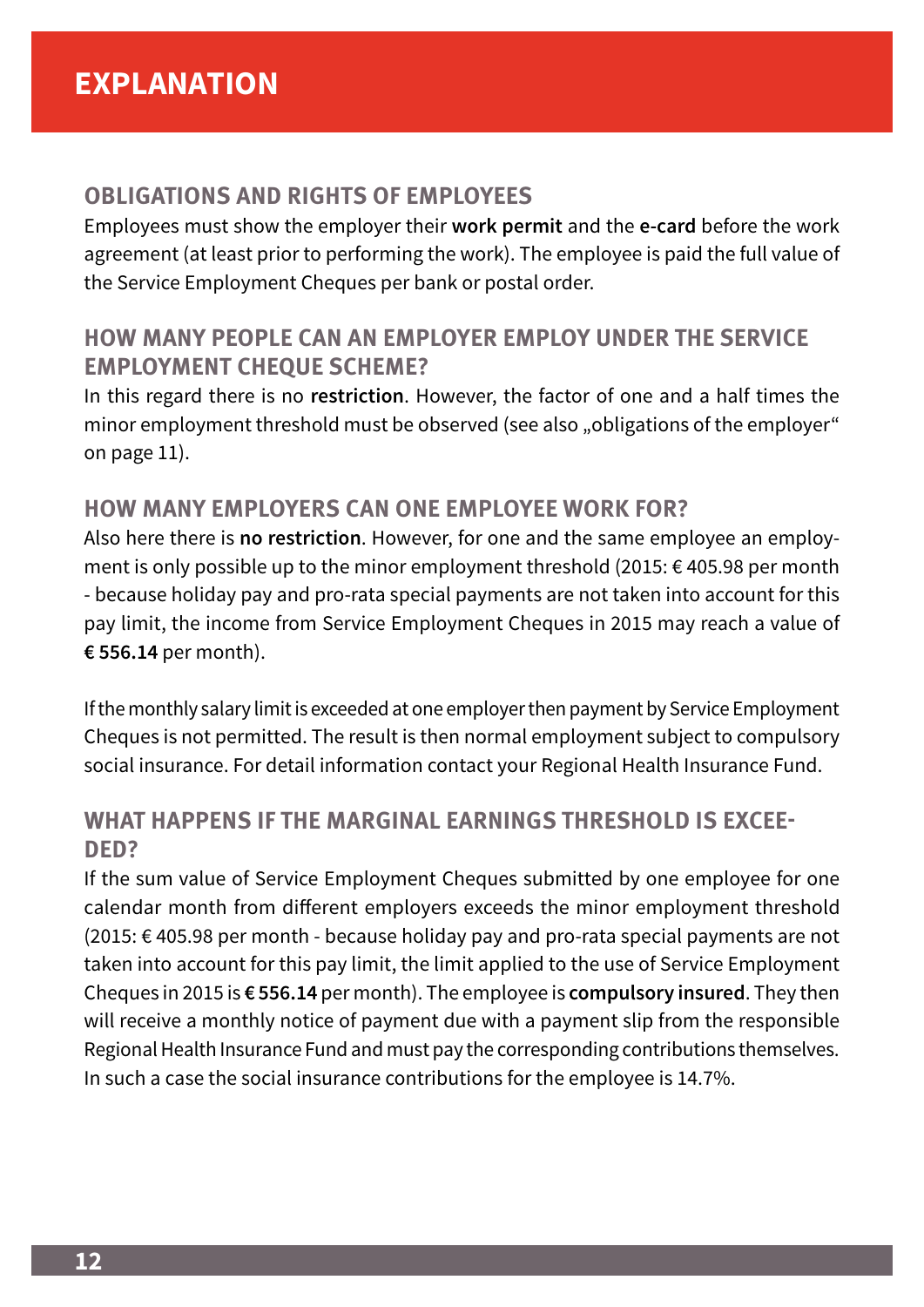#### **BEGINNING AND END OF THE INSURANCE**

With the Service Employment Cheque each employee is automatically insured against accidents at work.

Accident insurance in accordance with ASVG covers accidents at work. An accident on the way to work and back is also considered an accident at work. On the day of employment insurance cover begins when starting on the journey to work and ends when the journey from work is completed.

In the case of self-insurance in the health and pension insurance scheme in accordance with Section 19a of ASVG, the insurance commences on the first day of employment of a calendar month and expires at the end of the same calendar month. If the appropriate contributions are paid the insurance cover continues in the following month. If you have any questions, please contact the **Service Hotline 0810 555 666**.

#### **WORKING UNDER THE SERVICE EMPLOYMENT CHEQUE SCHEME A AT THE SAME TIME AS OTHER EMPLOYMENT**

If marginal employment under the DLSG scheme is performed at the same time as regular employment or ongoing full-cover insurance and the resulting pay from the sum of all employment exceeds the minor employment threshold (2015: € 405.98 per month – whereby holiday pay and pro-rata special payments are not taken into account for this pay limit), then a full-coverage health, accident and pension insurance also automatically applies for the employment under the marginal Service Employment Cheque scheme.

In the following year a one-time notice of payment due for social security contributions is issued by the responsible Regional Health Insurance Fund.

#### **VOLUNTARY HEALTH AND PENSION INSURANCE**

With marginal Service Employment Cheque the employee can take out **voluntary** health and pension insurance cover in accordance with the applicable rules to § 19a ASVG. At the request of the employee (tick the last paragraph on the supplementary sheet enclosed with the Service Employment Cheque) they will be sent the relevant form by post. On application to the responsible Regional Health Insurance Fund the employee will recei-ve full details and a payment slip for paying the contribution [\(2015](DBF_Jahr):  $\epsilon$  [57.30](DBF_Wert7) per month). With self-insurance in the health and pension insurance scheme in accordance with § 19a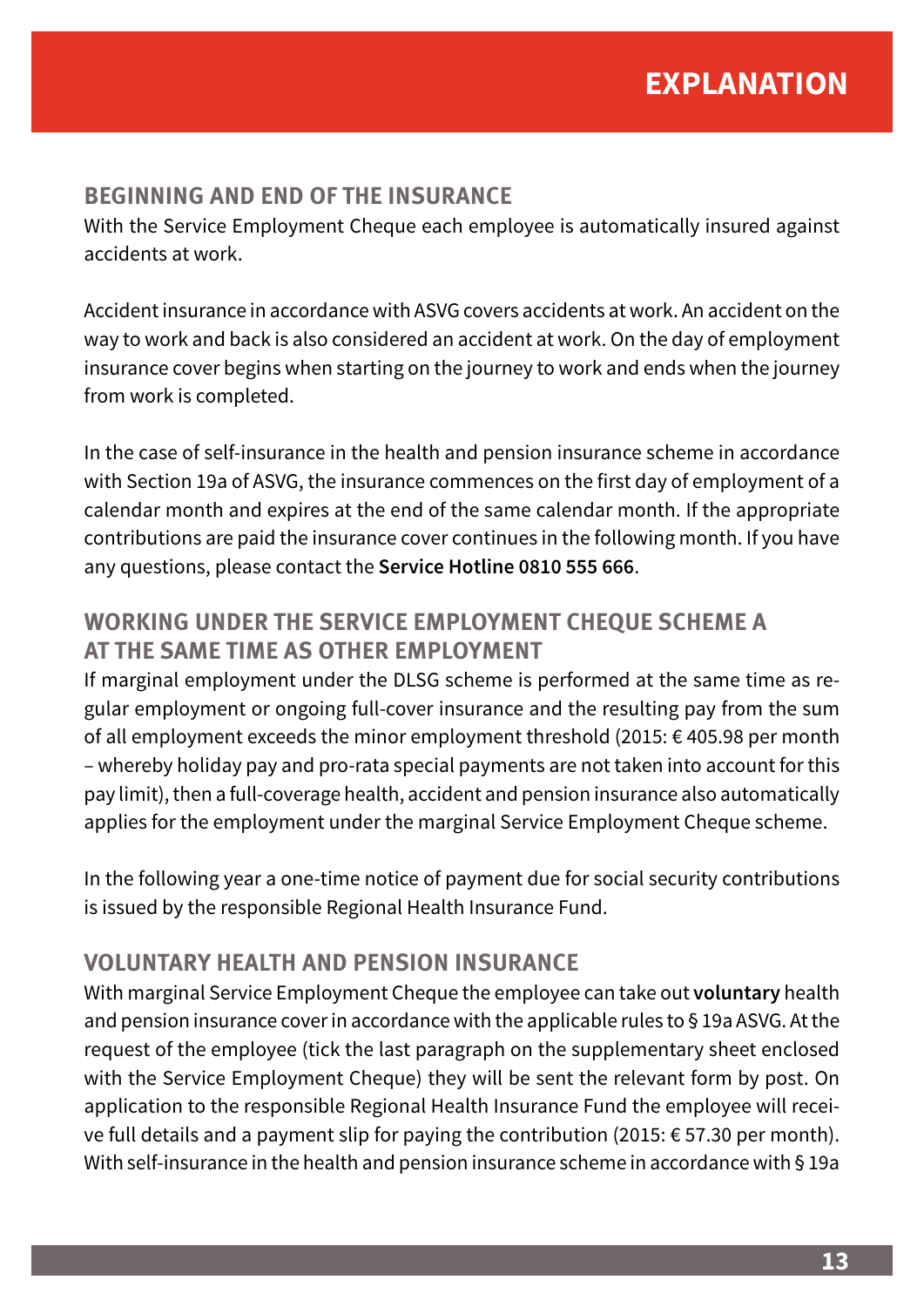ASVG the insurance cover remains in place in the following month and the contribution becomes due, unless the insurance is cancelled. For further details, please contact your Regional Health Insurance Fund.

#### **IS UNEMPLOYMENT INSURANCE COMPULSORY?**  No, as the individual employer may not exceed the insurance limit.

**IS A PERSON PAID WITH SERVICE EMPLOYMENT CHEQUES SUBJECT TO THE PENSION INSURANCE FOR SELF-EMPLOYED ACT (BMSVG = BETRIEB-LICHEN MITARBEITER- UND SELBSTÄNDIGEN -VORSORGE-GESETZ )?** No. As the longest duration of an employment relationship is one month the BMSVG is not applicable.

### **WHAT MUST BE TAKEN INTO CONSIDERATION REGARDING TAX?**

Income from the Service Employment Cheque scheme represents income from non-selfemployed work.

- If you only have this income, then no **income tax / earnings** tax applies **up to** incomes of € 12.000,- per year.
- **•** If your earnings exceed  $\in$  12.000,- per year, or if you should earn other incomes from "standard" employment at the same time as from the Service Employment Cheque scheme, or receive income from other sources (such as.: rent and lease, business, etc.) above € 730.- per year besides the income from Service Employment Cheques, then you are obliged to submit a tax declaration to the tax office.

### **TAX DEDUCTABILITY FOR CHILD CARE!**

Since January 2009 costs for child care in connection with employment or payment under the Service Employment Cheque scheme are tax deductible if the minimum qualification is given in the following form:

- The carer must have fully completed their 16th year of age.
- The carer must have completed training to the extent of 16 hours between the end of their 16th year of age until the end of their 21st year of age
- From the end of their 21st year they must have completed training to the extent of 8 hours.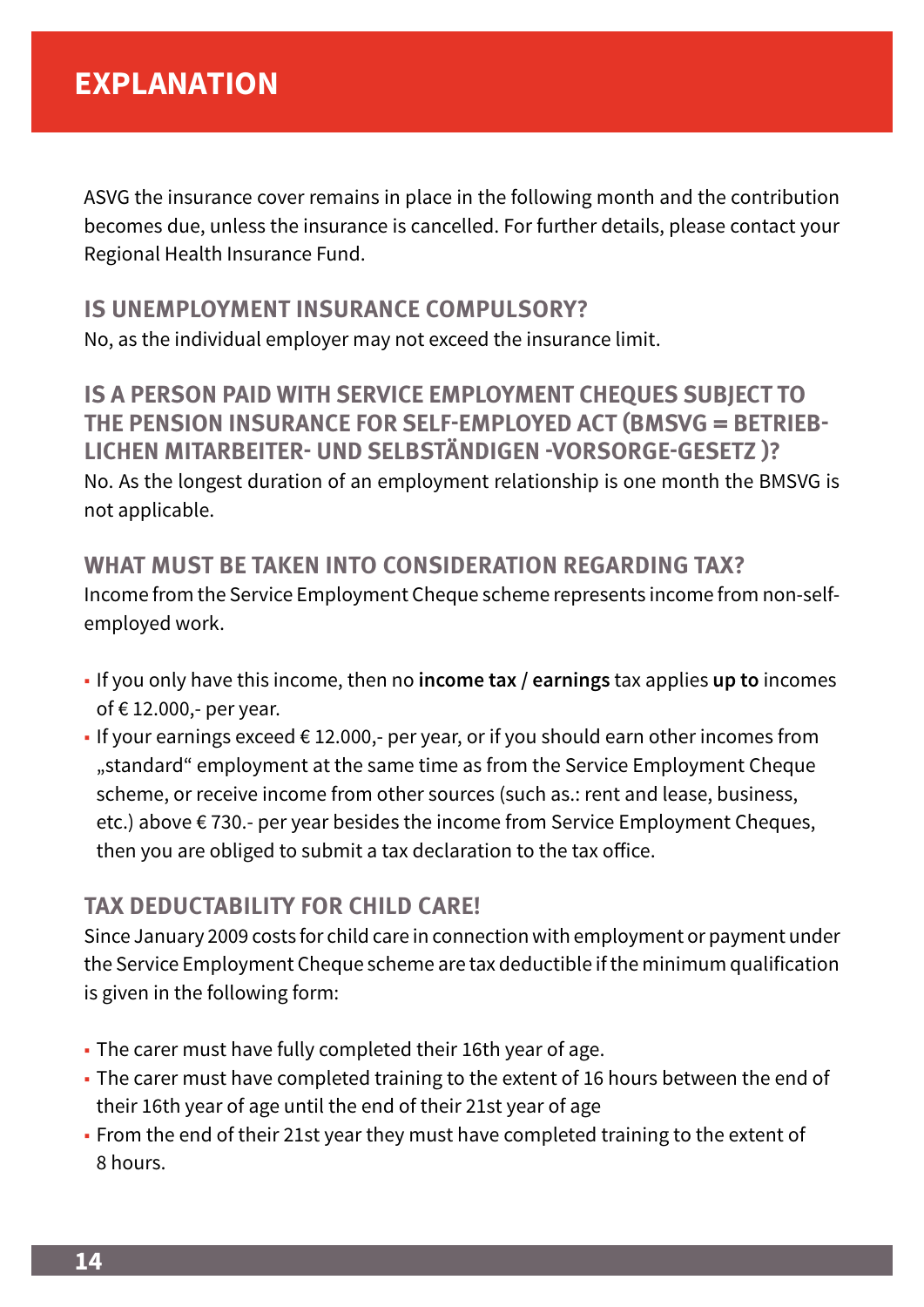Further information is available in the **Internet** under *[www.bmf.gv.at](http://www.bmf.gv.at)*, by telephone **Citizen service** of the Federal Ministry of Finance week days from 08:00 to 17:00, Telephone: 0810 001 228 (throughout Austria at local rates) or from your tax office.

# **SAFETY IS IMPORTANT!**

Service Employment Cheques are available all over Austria from the Competence Centre at the der Versicherungsanstalt für Eisenbahnen und Bergbau under the telephone number 0810 555 666. Service Employment Cheques are also available at larger post offices and in various values up to a maximum of € 100 per cheque in many newsagents. **Once successfully registered, employers can also buy cheques online through DLS-online.**

- Wages for people who work in private household
- Automatic accident insurance
- Possibility of voluntary health and pension insurance

**Service Employment Cheque-online:** *[www.dienstleistungsscheck-online.at](http://www.dienstleistungsscheck-online.at)*

For all those who wish to handle the DLS from home.

# **COMPREHENSIVE INSURANCE COVER**

**Automatic accident insurance - Voluntary health and pension insurance** for € [57.30/](DBF_Wert7) month (value for [2015](DBF_Jahr)).

With the service employment cheque each employee is automatically insured against accidents at work. Employees who do not exceed the minor employment threshold with their income from the service employment cheque scheme can contribute voluntarily to health and pension self-insurance for **€ [57.30](DBF_Wert7)** per month (value for [2015](DBF_Jahr)). Incomes above the minor employment threshold are subject to compulsory health, accident and pension insurance.